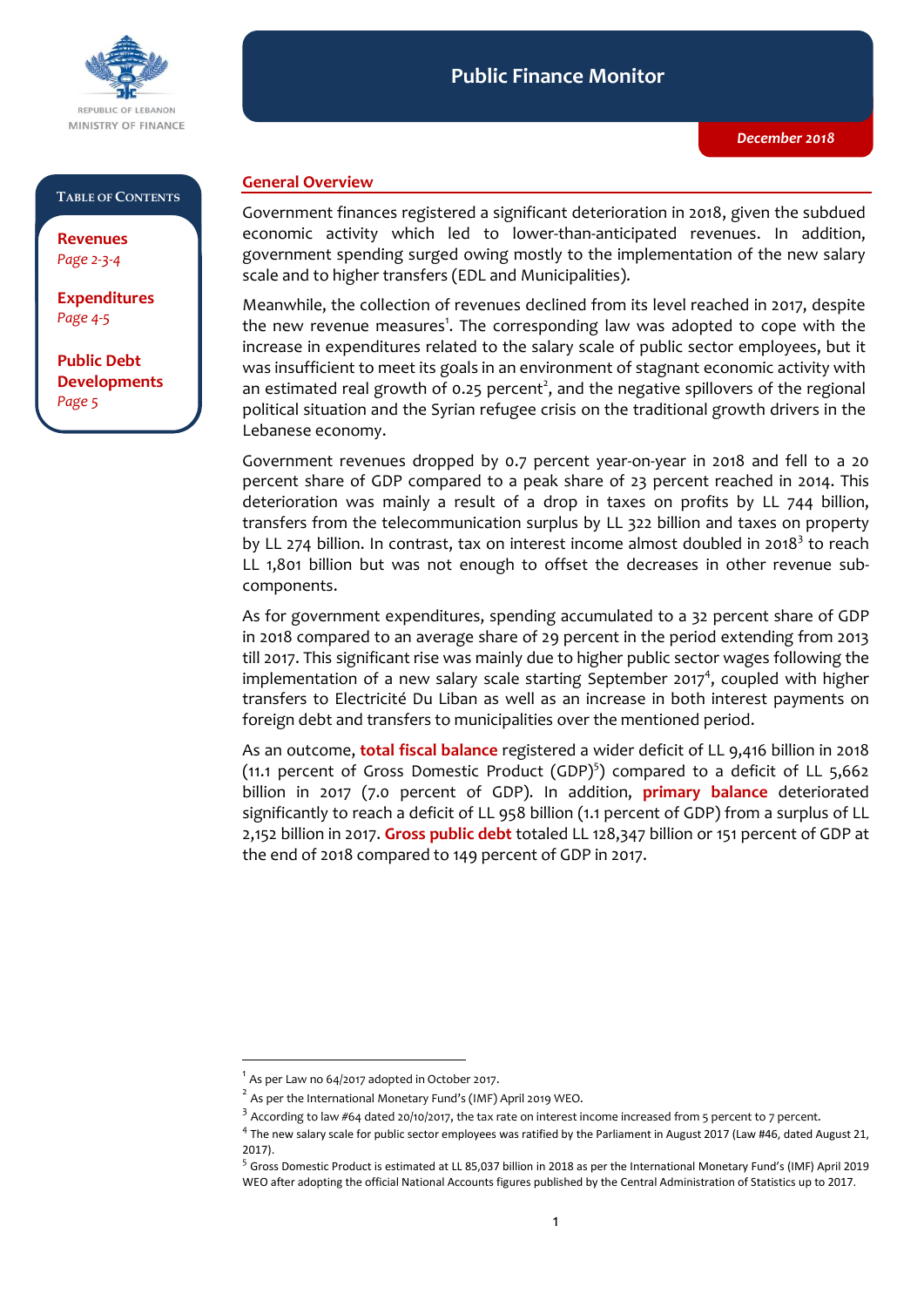



## **Graph 1: Summary of Fiscal Performance as Percent of GDP 2016-2018**

*Source: Ministry of Finance (MOF), Directorate General of Finance (DGF)*

### **Table 1: Summary of Fiscal Performance**

| (LL billion)                                       | 2016<br>Jan-Dec | 2017<br>Jan-Dec | 2018<br>Jan-Dec | % Change<br>2018/2017 |
|----------------------------------------------------|-----------------|-----------------|-----------------|-----------------------|
| <b>Total Budget and Treasury Receipts</b>          | 14,959          | 17,524          | 17,405          | $-0.7%$               |
| Total Budget and Treasury Payments, of which       | 22,412          | 23,186          | 26,821          | 15.7%                 |
| •Interest Payments                                 | 7,185           | 7,521           | 8,156           | 8.4%                  |
| •Concessional loans principal payment <sup>1</sup> | 299             | 293             | 301             | 2.7%                  |
| • Primary Expenditures <sup>2</sup>                | 14,928          | 15,372          | 18,363          | 19.5%                 |
| <b>Total (Deficit)/Surplus</b>                     | (7, 453)        | (5, 662)        | (9,416)         | 66.3%                 |
| <b>Primary (Deficit)/Surplus</b>                   | 31              | 2,152           | (958)           | $\blacksquare$        |
|                                                    |                 |                 |                 |                       |

*Source: Ministry of Finance (MOF), Directorate General of Finance (DGF)*

*(1) Includes only Principal repayments of concessional loans earmarked for project financing*

*(2) Primary expenditures exclude debt related payments (Interest payments and Concessional loans principal repayment)*

#### **Revenues**

**Total revenues** declined by 0.7 percent to reach LL 17,405 billion in 2018, from LL 17,524 billion in 2017, mainly due to the drop in non-tax revenues. In parallel, total revenues as a share of GDP dropped to 20 percent in 2018 from 22 percent of GDP in 2017.





Source: Ministry of Finance (MOF), Directorate General of Finance (DGF)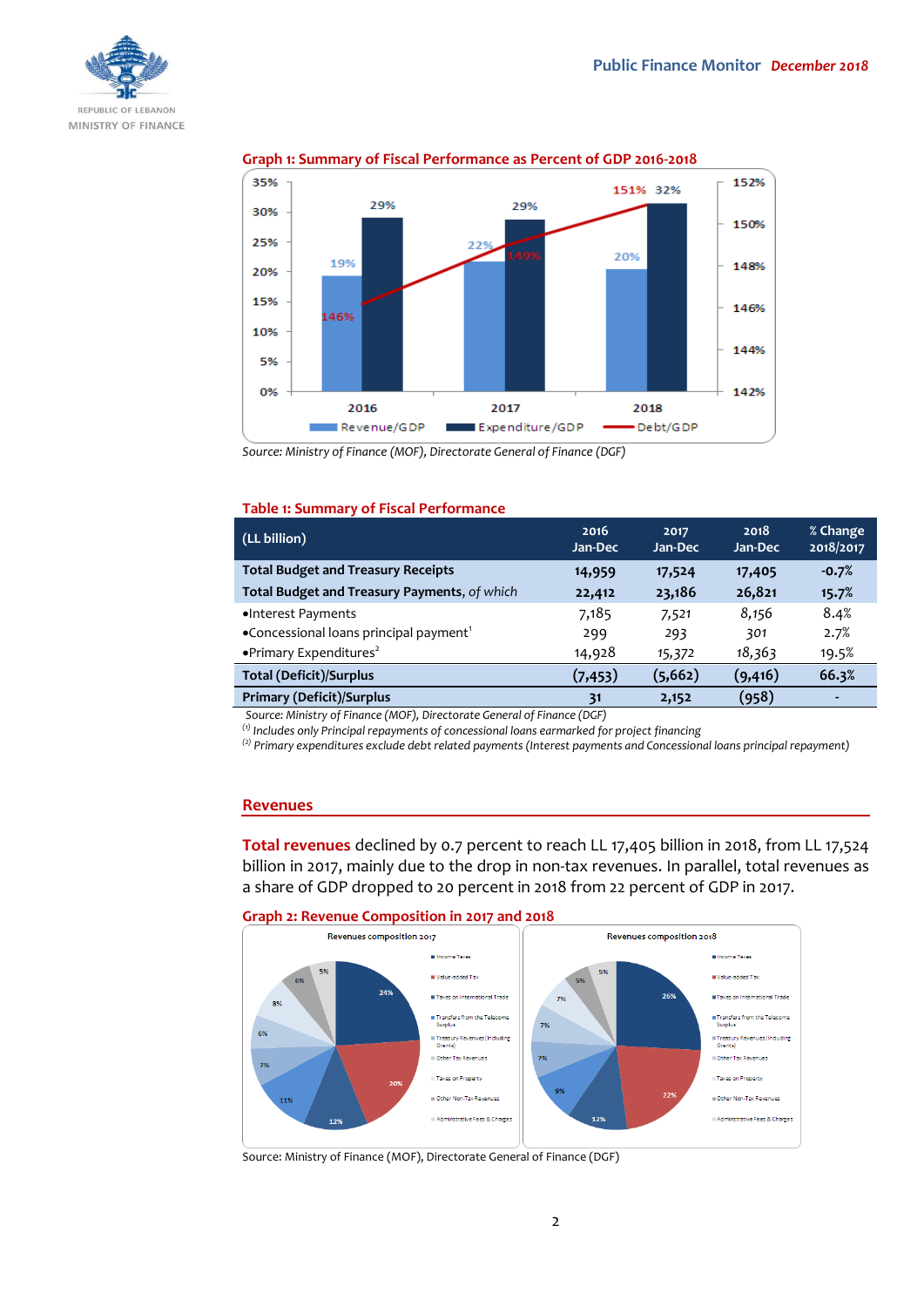

 $\overline{a}$ 

**Tax revenues** increased by LL 385 billion (3.1 percent) to LL 12,766 billion in 2018 and increased by 2 percentage points to 73 percent of total revenues by the end of 2018.

In details, taxes on income, profits and capital gains increased by LL 299 billion (7.1 percent) mainly as a result of a significant increase in tax on interest income by LL 897 billion (99.1 percent) - due to the double effect of a higher tax rate (from 5 percent to 7 percent) and higher interest rates on deposits<sup>6</sup>. Additionally, income tax on wages and salaries and income tax on capital gains and dividends increased by LL 103 billion (13.5 percent) and LL 61 billion (17.1 percent) to reach LL 870 billion and LL 417 billion respectively. However, this increase was partially offset by a sharp drop in income tax on profits by LL 744 billion (35.4 percent)<sup>7</sup> over the mentioned period.

Domestic taxes on goods and services increased by LL 421 billion (10.3 percent) driven by a LL 365 billion increase in Value-added Tax (VAT). Internal VAT rose by 8.1 percent year-on-year, while VAT at customs grew by 12.2 percent. Moreover, private car registration fees increased by LL 14 billion (5.7 percent) to reach LL 268 billion in 2018, while Passenger Departure Tax went up by LL 8 billion (3.8 percent) to reach LL 214 billion.

Taxes on property declined significantly by LL 274 billion (19.4 percent) in 2018, mainly as collections of real estate registration fees inched down by LL 220 billion (22.8 percent) year-on-year and built property tax remained unchanged. It is also worth mentioning that the number of sale transactions dropped by 17.4 percent, while the average price of sold properties barely dropped by 1 percent.

Taxes on international trade declined by LL 138 billion (6.4 percent) in 2018, driven by lower excises (9.9 percent) and insignificant increase in collection of customs duty (0.4 percent). In details, the collection of car excise taxes dropped by LL 73 billion (14.0 percent) owing to a decline in the value of imported cars by 12.1 percent in 2018. Moreover, tobacco excise taxes declined by LL 54 billion (27.2 percent), as the value of imported tobacco products dropped in 2018 by 21.4 percent, and lastly, gasoline excises decreased by LL 23 billion (3.3 percent) mirroring the lower volume of imported gasoline (2.4 percent).

**Non-tax revenues** dropped significantly by LL 443 billion (11.5 percent) to reach LL 3,423 billion by the end of 2018, due to lower income from public institutions and government properties by LL 461 billion. In details, this drop was mainly due to lower (i) transfers from the Telecom surplus by LL 322 billion (16.6 percent) to reach LL 1,614 billion, (ii) Property income (namely rent of Rafic Hariri International Airport) by LL 69 billion (26.0 percent) to reach LL 197 billion and (iii) revenues from Port of Beirut by LL 65 billion (37.1 percent) to reach LL 110 billion. In contrast, revenues from Casino Du Liban rose by LL 13 billion (11.0 percent) to reach LL 135 billion in 2018, affected by a 5.8 percent year-on-year rise in the number of tourists during 2018.

Administrative Fees & Charges grew by LL 63 billion (7.2 percent) as a result of an increase in public-notary fees by LL 29 billion (63.7 percent) $^{\rm 8}$  and vehicle control fees by

<sup>6</sup> The yearly weighted average of interest rates on deposits increased from 5.65 percent in 2017 to 7.09 percent in 2018 for LL deposits, and from 3.65 percent in 2017 to 4.3 percent in 2018 for FX deposits.

 $^7$  This drop can be explained by the exceptional increase in income tax on profits during 2017, as financial institutions transferred income tax on the one-off revenues generated from the Central Bank's 2016 financial engineering.

 $^8$  Driven by the implementation of new revenue measures as per Law no 64/2017 published in the official gazette no 50 dated 26/10/2017. Those measures mainly included an increase in fees for bonds, undertakings, guarantees, and other obligations from LL 10,000 to LL 20,000, translated documents that the notary public approves on from LL 2,000 to LL 4,000, formal copy of documents and titles from LL 2,000 to LL 4,000, and notices, warnings, omissions, waivers and disclaimers from LL 10,000 to LL 20,000.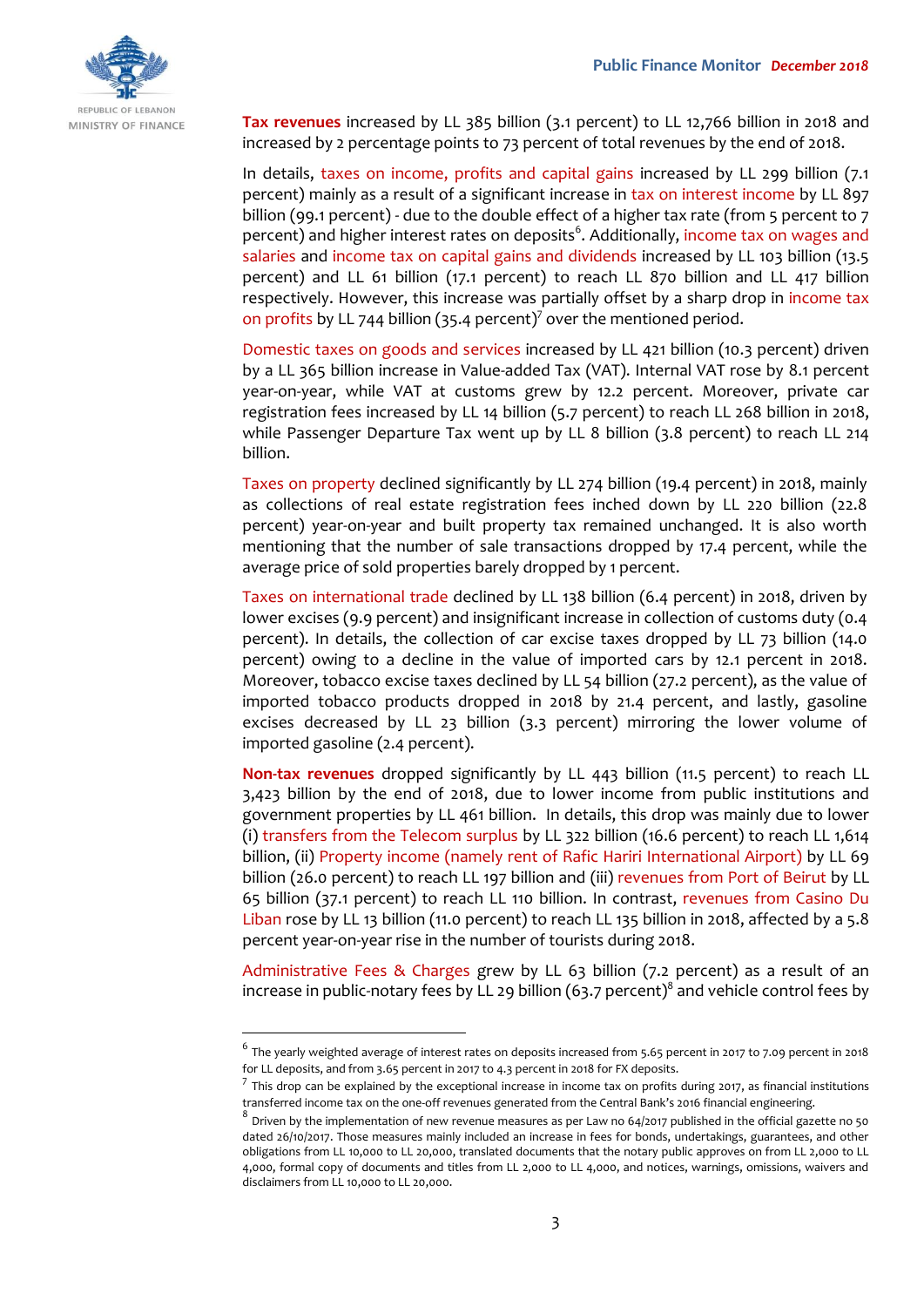

LL 11 billion (3.3 percent). However, other non-tax revenues (mostly retirement deductibles) dropped by LL 42 billion (14.3 percent) to reach LL 254 billion in Jan-Dec 2018.

**Treasury receipts** dropped by LL 61 billion (4.8 percent) to reach LL 1,216 billion in 2018. It is worth mentioning that treasury receipts are transitory in nature and variations in these collections are usually not reflective of economic activity.

# **Expenditures**

 $\overline{a}$ 

**Total expenditures** recorded a significant increase of LL 3,634 billion (15.7 percent) to reach LL 26,821 billion at the end of 2018. Total expenditures as a share of GDP increased from 29 percent in 2017 to 32 percent in 2018.

**Graph 3: Expenditure Composition in 2017 and 2018**



Source: Ministry of Finance (MOF), Directorate General of Finance (DGF)

**Current primary expenditures<sup>9</sup>** increased by LL 2,290 billion (18.5 percent) to reach LL 14,695 billion in Jan-Dec 2018, as a result of an increase in personnel cost by LL 1,501 billion (18.3 percent) as salaries, wages and social benefits rose by LL 591 billion (10.9 percent) and retirement and end-of-service compensations hiked by LL 860 billion (36.7 percent). The aforementioned increases were chiefly the result of the implementation of the new salary scale Law #46 dated 21 August 2017.

Moreover, transfers to EDL grew by LL 646 billion to reach LL 2,647 billion while transfers to the Higher Council of Relief, Directorate General of Cereals and Beetroot and contributions to nonpublic sectors dropped by LL 50 billion, LL 31 billion and LL 21 billion respectively in 2018. It is worth mentioning that the increase in transfers to EDL was mainly the result of the hike in the international fuel prices with the annual average of Brent price rising to \$71.3/barrel in 2018 compared to \$54.1/barrel in 2017. Finally, other current expenditure rose by LL 187 billion driven by a significant increase of LL 151 billion in judgments & reconciliations, mission costs and other to reach LL 279 billion in 2018.

**Interest payments** rose by LL 635 billion (8.4 percent) to reach LL 8,156 billion in 2018, driven by higher interest payments on foreign debt by LL 726 billion that was slightly counterbalanced by a drop in interest payments on domestic debt by LL 91 billion<sup>10</sup>. On

 $^9$  Current primary expenditures represent current expenditures excluding interest payments and foreign debt principal repayment .

<sup>&</sup>lt;sup>10</sup> Interest payments were influenced by the change in debt composition (share of debt in FX increased from 37 percent in April 2018 to 43 percent in May 2018) in turn affected by the debt replacement agreement conducted between the Ministry of Finance and Banque du Liban on 17 May 2018, whereby MoF issued to BDL a nominal amount of US\$ 5.5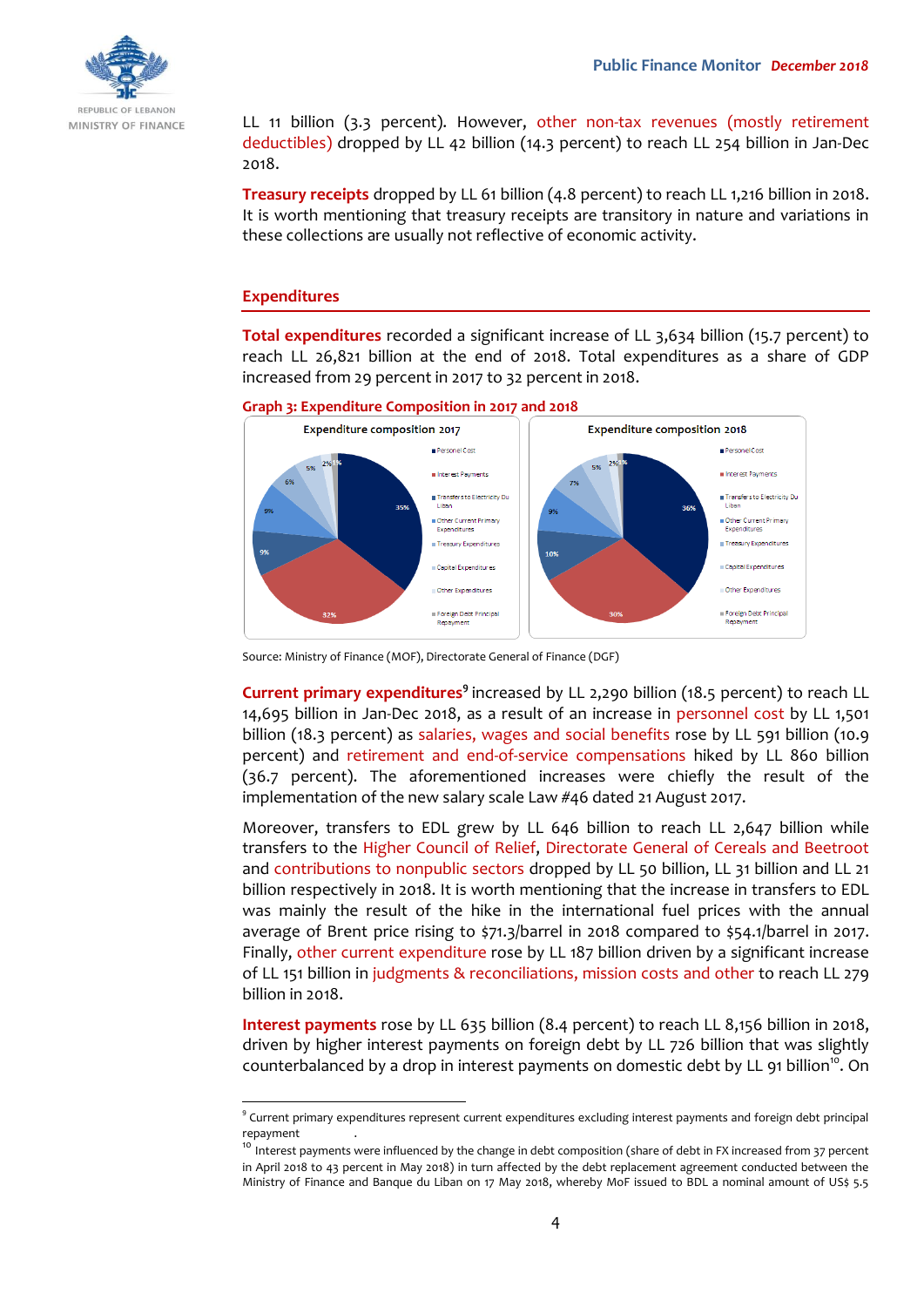

the other hand, **foreign debt principal repayment** rose by LL 8 billion (2.7 percent) to reach LL 301 billion in Jan-Dec 2018.

**Capital expenditures** increased by LL 188 billion (15.8 percent) to reach LL 1,382 billion in Jan-Dec 2018, primarily due to a an increase in both construction in progress and maintenance by LL 160 billion and LL 49 billion respectively. On the other hand, the increase was counterbalanced by a drop in (i) transfers to CDR by LL 50 billion, (ii) Other Expenditures Related to Fixed Capital Assets by LL 45 billion (iii) transfers to the Ministry of Public Work and Transport by LL 32 billion, and (iv) transfers to the Displaced Fund by LL 20 billion.

**Treasury expenditures** witnessed a significant increase of LL 452 billion to reach LL 1,780 billion by the end of 2018, mainly due to higher transfers to Municipalities – from LL 622 billion in Jan-Dec 2017 to LL 860 billion in Jan-Dec 2018.

## **Public Debt Developments**

 $\overline{a}$ 

Gross public debt<sup>11</sup> reached LL 128,347 billion by the end of 2018, increasing by LL 8,455 billion (7.1 percent) from end-2017, while net debt grew by 9.5 percent as public sector deposits dropped by 9.4 percent over the covered period. As a percent of Gross domestic product (GDP), gross public debt ended 2018 at 151 percent up from 149 percent in 2017, whereas net debt rose to 134 percent in 2018 from 129 percent of GDP in 2017.

Local currency debt increased by 5.1 percent to reach LL 77,852 billion by the end 2018, from LL 74,077 billion as of end-2017, decreasing as a share of total outstanding debt to 60.7 percent in 2018 compared to 61.8 percent in 2017. Local currency debt holdings by the Central Bank increased by LL 3,426 billion to LL 39,006 billion reaching a share of 50.1 percent of the local currency debt, compared to 48.0 percent a year earlier. Commercial Banks' local currency debt holdings decreased by LL 354 billion to reach LL 27,402 billion, leading to a drop in their share from the debt issued in LL to 35.2 percent of the total, compared to 37.5 percent in 2017. Local currency debt holdings by Public Entities increased remarkably by LL 1,015 billion (11.4 percent) to reach LL 9,956 billion.

The stock of **foreign currency debt** grew by the equivalent of LL 4,680 billion to reach LL 50,495 billion, mostly owing to a LL 4,887 billion increase in the value of outstanding Eurobonds. The hike in Eurobonds can be partly explained by the Quadruple-Tranche which consisted of US\$ 5.5 billion Eurobond issuance performed within the FX/LL "debt replacement agreement" between MOF and BDL on 17th of May 2018<sup>12</sup>. Of other foreign currency debt components, "Bilateral, multilateral and foreign private sector loans" dropped by the equivalent of LL 53 billion to LL 2,920 billion, Paris III related bonds and loans decreased by LL 108 billion mainly due to amortized principal repayments, whereas Paris II related bonds and loans were fully amortized.

billion in dollar denominated Eurobonds with a market value of \$5.4 billion while BDL redeemed to MoF the equivalent in Lebanese Lira (LL) Treasury bonds from its existing portfolio.

<sup>11</sup> Debt to GDP figures may differ from previously published data owing to the release of the official figures for 2017 national accounts by the Central Administration of Statistics, as well as revisions in GDP estimates for 2018.

<sup>12</sup> For more information about the debt replacement agreement please visit : [http://www.finance.gov.lb/en](http://www.finance.gov.lb/en-us/Finance/PublicDebt/DebtT/Documents/Eurobond%20Swap%20Brief%20Note_May%202018.pdf)[us/Finance/PublicDebt/DebtT/Documents/Eurobond%20Swap%20Brief%20Note\\_May%202018.pdf](http://www.finance.gov.lb/en-us/Finance/PublicDebt/DebtT/Documents/Eurobond%20Swap%20Brief%20Note_May%202018.pdf)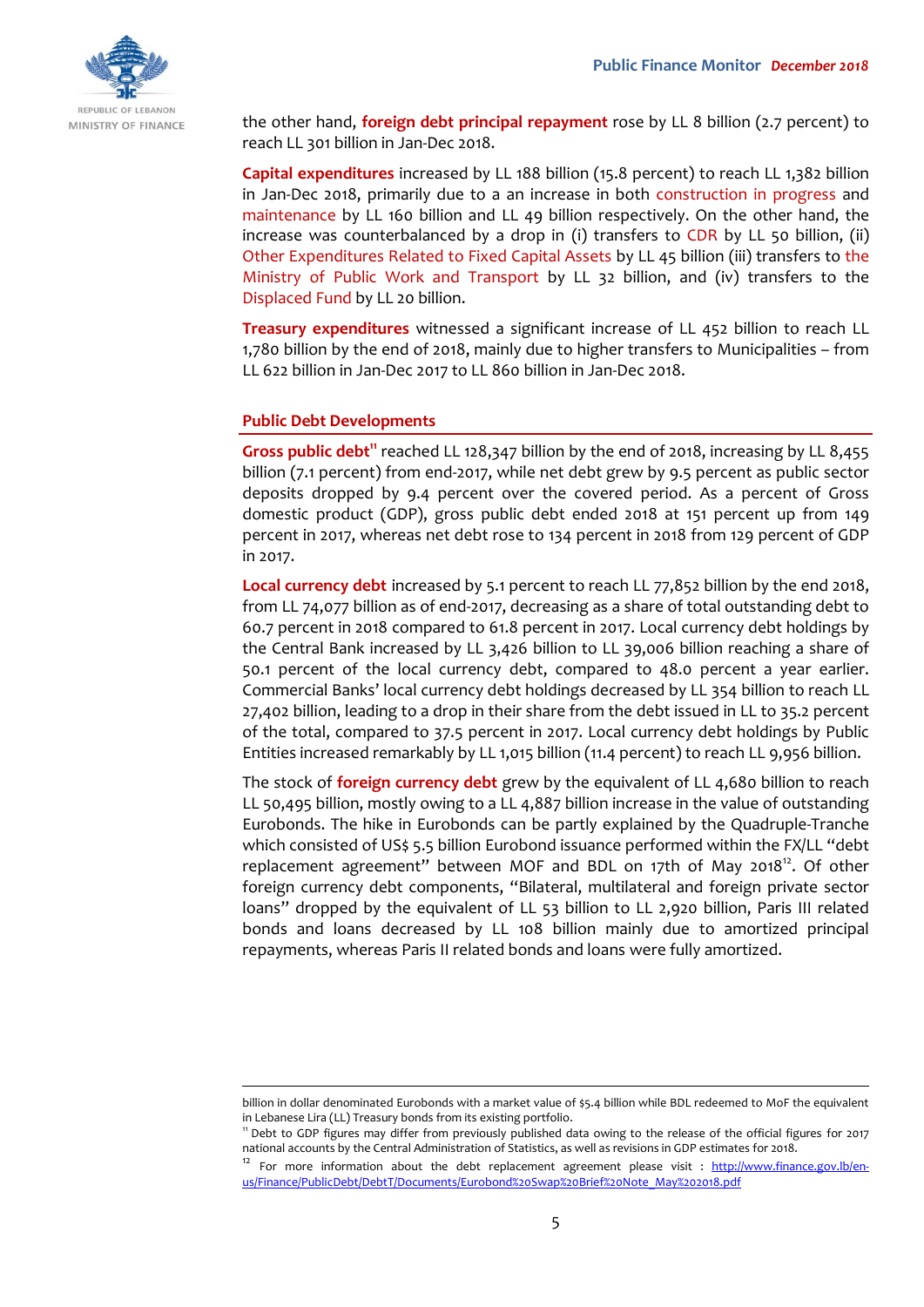

# **SECTION 1: REVENUE OUTCOME**

# **Table 2: Total Revenues**

| (LL billion)                                                       | 2017<br>Jan-Dec | 2018<br>Jan-Dec | % Change<br>2018/2017 |
|--------------------------------------------------------------------|-----------------|-----------------|-----------------------|
| <b>Budget Revenues, of which:</b>                                  | 16,247          | 16,189          | $-0.4%$               |
| <b>Tax Revenues</b>                                                | 12,381          | 12,766          | 3.1%                  |
| Non-Tax Revenues                                                   | 3,866           | 3,423           | $-11.5%$              |
| <b>Treasury Receipts</b>                                           | 1,277           | 1,216           | $-4.8%$               |
| <b>Total Revenues</b>                                              | 17,524          | 17,405          | $-0.7%$               |
| $C_{\text{min}}$ $\sim$ $M$ $\cap$ $\Gamma$ $\cap$ $\cap$ $\Gamma$ |                 |                 |                       |

*Source: MOF, DGF*

# **Table 3: Tax Revenues**

| (LL billion)                                         | 2017<br>Jan-Dec | 2018<br>Jan-Dec | % Change<br>2018/2017 |
|------------------------------------------------------|-----------------|-----------------|-----------------------|
| <b>Tax Revenues:</b>                                 | 12,381          | 12,766          | 3.1%                  |
| Taxes on Income, Profits, & Capital Gains, of which: | 4,201           | 4,500           | 7.1%                  |
| Income Tax on Profits                                | 2,101           | 1,357           | $-35.4%$              |
| Income Tax on Wages and Salaries                     | 767             | 870             | 13.5%                 |
| Income Tax on Capital Gains & Dividends              | 356             | 417             | 17.1%                 |
| Tax on Interest Income (7%)                          | 904             | 1,801           | 99.1%                 |
| Penalties on Income Tax                              | 73              | 54              | $-25.7%$              |
| Taxes on Property, of which:                         | 1,413           | 1,139           | $-19.4%$              |
| <b>Built Property Tax</b>                            | 283             | 282             | $-0.2%$               |
| Real Estate Registration Fees                        | 964             | 744             | $-22.8%$              |
| Domestic Taxes on Goods & Services, of which:        | 4,079           | 4,500           | 10.3%                 |
| Value Added Tax                                      | 3,476           | 3,841           | 10.5%                 |
| Other Taxes on Goods and Services, of which:         | 461             | 484             | 4.8%                  |
| Private Car Registration Fees                        | 254             | 268             | 5.7%                  |
| Passenger Departure Tax                              | 206             | 214             | 3.8%                  |
| Taxes on International Trade, of which:              | 2,163           | 2,025           | $-6.4%$               |
| Customs                                              | 742             | 745             | 0.4%                  |
| Excises, of which:                                   | 1,421           | 1,280           | $-9.9%$               |
| Gasoline Excise                                      | 691             | 668             | $-3.3%$               |
| <b>Tobacco Excise</b>                                | 197             | 143             | $-27.2%$              |
| Cars Excise                                          | 526             | 452             | $-14.0%$              |
| Other Tax Revenues (namely fiscal stamp fees)        | 524             | 602             | 14.9%                 |

*Source: MOF, DGF*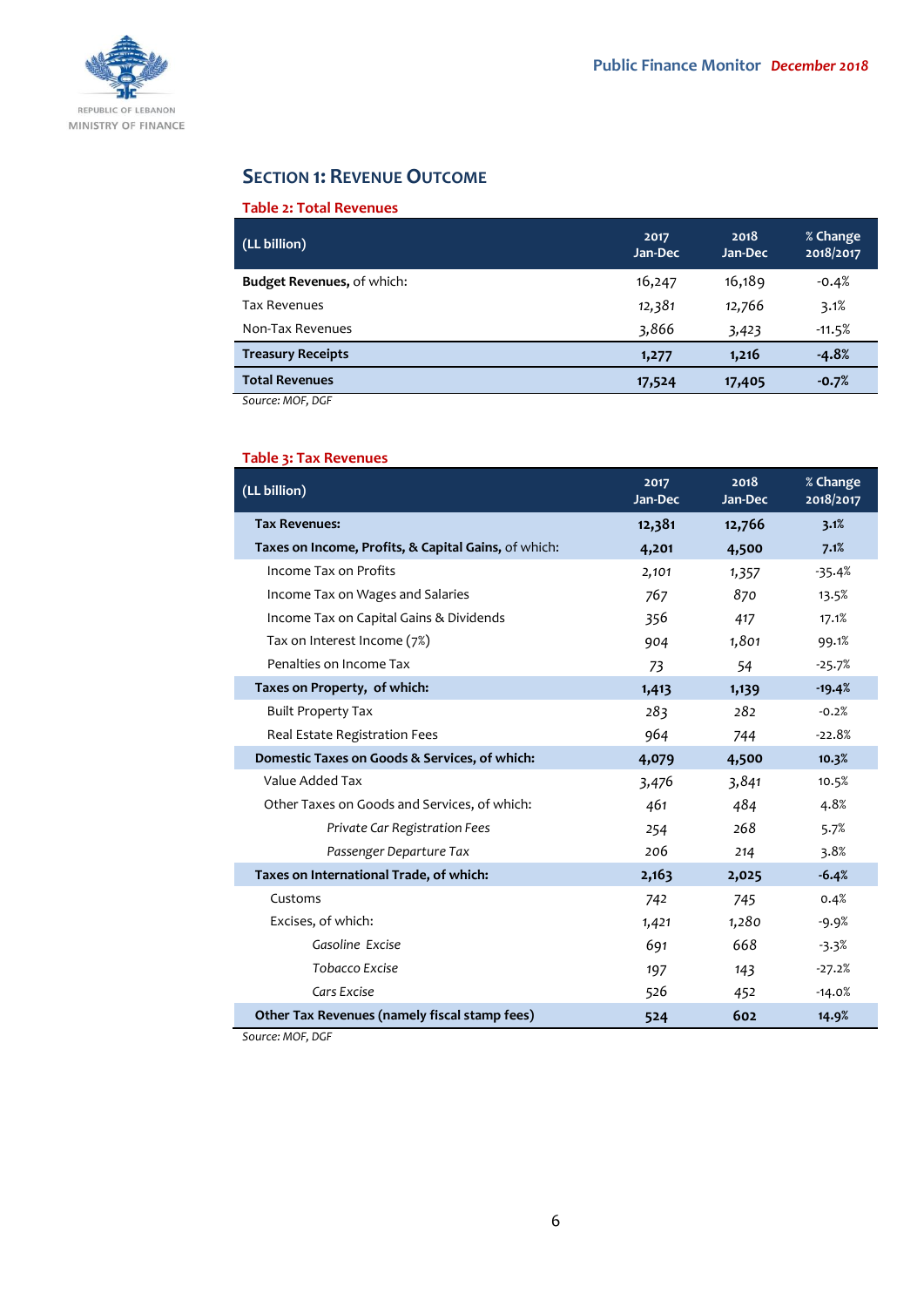

# **Table 4: Non-Tax Revenues**

| (LL billion)                                                           | 2017<br>Jan-Dec | 2018<br>Jan-Dec | % Change<br>2018/2017 |
|------------------------------------------------------------------------|-----------------|-----------------|-----------------------|
| <b>Non-Tax Revenues</b>                                                | 3,866           | 3,423           | $-11.5%$              |
| Income from Public Institutions and Government Properties,<br>of which | 2,649           | 2,188           | $-17.4%$              |
| Income from Non-Financial Public Enterprises, of which:                | 2,315           | 1,923           | $-17.0%$              |
| Revenues from Casino Du Liban                                          | 122             | 135             | 11.0%                 |
| Revenues from Port of Beirut                                           | 175             | 110             | $-37.1%$              |
| <b>Budget Surplus of National Lottery</b>                              | 81              | 61              | $-24.3%$              |
| Transfer from the Telecom Surplus                                      | 1,936           | 1,614           | $-16.6%$              |
| Transfer from Public Financial Institution (BDL)                       | 61              | 60              | $-0.4%$               |
| Property Income (namely rent of Rafic Hariri International<br>Airport) | 266             | 197             | $-26.0%$              |
| Other Income from Public Institutions (interests)                      | 7               | 8               | 12.9%                 |
| Administrative Fees & Charges, of which:                               | 883             | 946             | 7.2%                  |
| Administrative Fees, of which:                                         | 746             | 790             | 5.9%                  |
| Notary Fees                                                            | 45              | 73              | 63.7%                 |
| Passport Fees/ Public Security                                         | 282             | 277             | $-1.7%$               |
| Vehicle Control Fees                                                   | 330             | 341             | 3.3%                  |
| <b>Judicial Fees</b>                                                   | 31              | 28              | $-8.8%$               |
| Driving License Fees                                                   | 24              | 24              | 0.5%                  |
| Administrative Charges                                                 | 33              | 35              | 6.9%                  |
| Sales (Official Gazette and License Number)                            | 3               | 3               | 0.5%                  |
| Permit Fees (mostly work permit fees)                                  | 85              | 93              | 9.3%                  |
| Other Administrative Fees & Charges                                    | 15              | 24              | 57.8%                 |
| <b>Penalties &amp; Confiscations</b>                                   | 39              | 36              | $-6.4%$               |
| Other Non-Tax Revenues (mostly retirement deductibles)                 | 296             | 254             | $-14.3%$              |

*Source: MOF, DGF*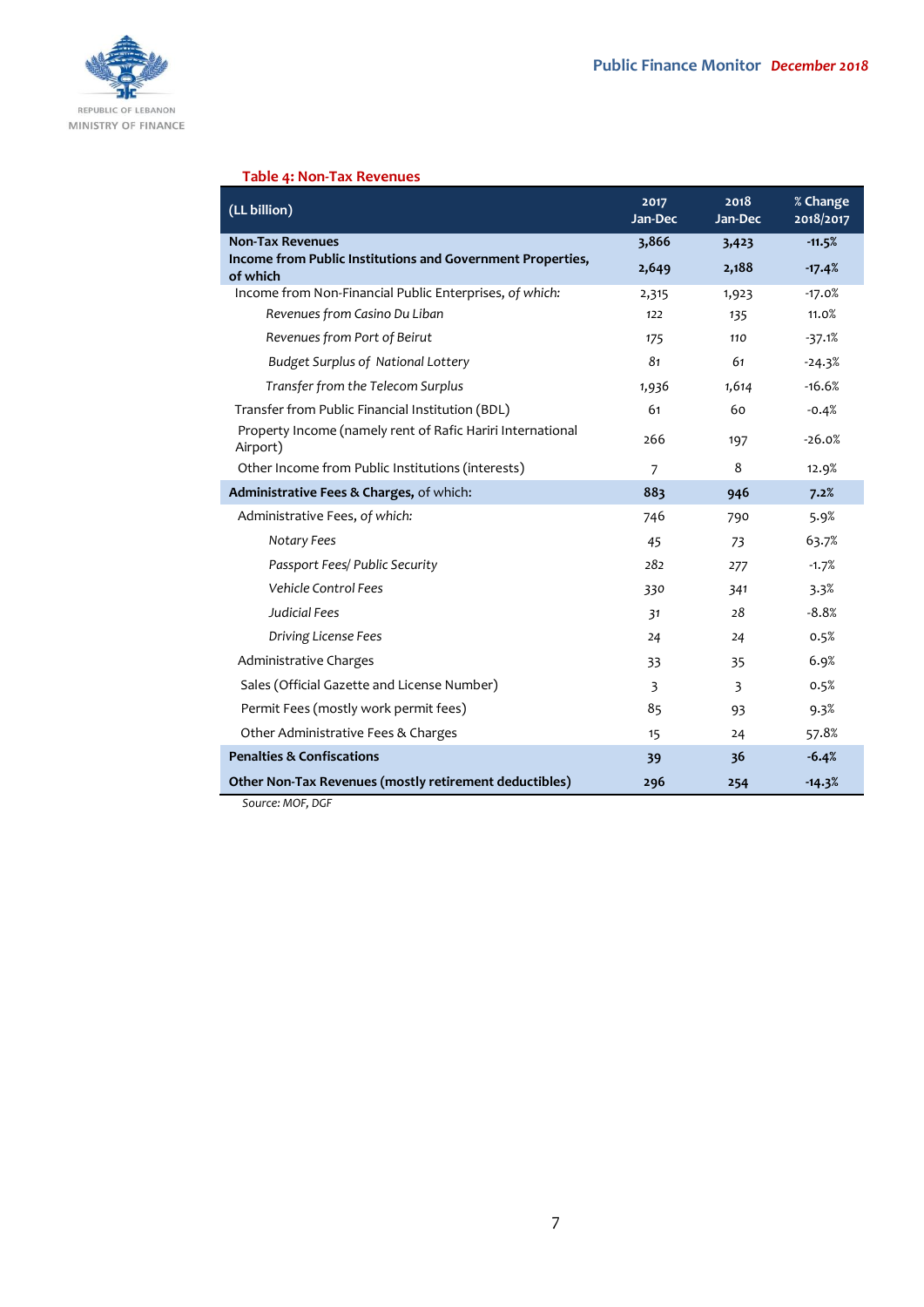

# **SECTION 2: EXPENDITURE OUTCOME**

### **Table 5: Expenditure by Economic Classification**

| (LL billion)                                                 | 2017           | 2018           | % Change  |
|--------------------------------------------------------------|----------------|----------------|-----------|
|                                                              | Jan-Dec        | Jan-Dec        | 2018/2017 |
| 1. Current Expenditures                                      | 20,219         | 23,153         | 14.5%     |
| 1.a Personnel Cost, of which:                                | 8,218          | 9,719          | 18.3%     |
| Salaries, Wages and Related Items                            | 5,427          | 6,017          | 10.9%     |
| Retirement and End of Service Compensations, of which:       | 2,347          | 3,207          | 36.7%     |
| Retirement                                                   | 2,007          | 2,349          | 17.1%     |
| End of Service                                               | 340            | 857            | 152.4%    |
| Transfers to Public Institutions to Cover Salaries           | 445            | 495            | 11.3%     |
| 1.b Interest Payments 1/, of which:                          | 7,521          | 8,156          | 8.4%      |
| Domestic Interest Payments                                   | 4,866          | 4,775          | $-1.9%$   |
| Foreign Interest Payments                                    | 2,655          | 3,381          | 27.4%     |
| 1.c Accounting Adjustments                                   | o              | o              |           |
| 1.d Foreign Debt Principal Repayment                         | 293            | 301            | 2.7%      |
| 1.e Materials and Supplies, of which:                        | 537            | 535            | $-0.4%$   |
| Nutrition                                                    | 85             | 82             | $-3.3%$   |
| Fuel Oil                                                     | 48             | 51             | 6.4%      |
| Medicaments                                                  | 317            | 297            | $-6.4%$   |
| 1.f External Services                                        | 165            | 205            | 24.2%     |
| 1.g Various Transfers, of which:                             | 2,860          | 3,447          | 20.5%     |
| EDL <sub>2</sub>                                             | 2,002          | 2,647          | 32.3%     |
| <b>NSSF</b>                                                  | 0              | 0              | ÷.        |
| Higher Council of Relief                                     | 52             | $\overline{2}$ | $-96.5%$  |
| Contributions to non-public sectors                          | 332            | 311            | $-6.2%$   |
| Transfers to Directorate General of Cereals and Beetroot 3/  | 50             | 18             | $-63.4%$  |
| 1.h Other Current, of which:                                 | 476            | 664            | 39.3%     |
| Hospitals                                                    | 336            | 375            | 11.6%     |
| Others (judgments & reconciliations, mission costs, other)   | 129            | 279            | 117.0%    |
| 1.i Interest Subsidy                                         | 148            | 125            | $-15.2%$  |
| 2. Capital Expenditures                                      | 1,193          | 1,382          | 15.8%     |
| 2.a Acquisitions of Land, Buildings, for the Construction of |                |                |           |
| Roads, Ports, Airports, and Water Networks                   | $\overline{2}$ | 30             |           |
| 2.b Equipment                                                | 74             | 71             | $-4.1%$   |
| 2.c Construction in Progress, of which:                      | 883            | 1,042          | 18.1%     |
| Displaced Fund                                               | 30             | 10             | $-66.7%$  |
| Council of the South                                         | 54             | 57             | 5.3%      |
| CDR                                                          | 513            | 463            | $-9.7%$   |
| Ministry of Public Work and Transport                        | 95             | 63             | $-33.6%$  |
| Other of which:                                              | 182            | 195            | 6.8%      |
| Higher Council of Relief                                     | 52             | 71             | 36.2%     |
| 2.d Maintenance                                              | 157            | 206            | 31.5%     |
| 2.e Other Expenditures Related to Fixed Capital Assets       | 78             | 33             | $-58.1%$  |
| 3. Budget Advances 4/                                        | 350            | 352            | 0.6%      |
| 4. Customs Administration (exc. Salaries and Wages) 5/       | 95             | 154            | 61.4%     |
| 5. Treasury Expenditures 6/                                  | 1,328          | 1,780          | 34.1%     |
| Municipalities                                               | 622            | 860            | 38.3%     |
| Guarantees                                                   | 109            | 97             | $-10.4%$  |
| Deposits 7/                                                  | 293            | 236            | $-19.6%$  |
| Other, of which:                                             | 304            | 587            | 93.0%     |
| VAT Refund                                                   | 224            | 217            | $-3.1%$   |
| 6. Unclassified Expenditures                                 |                |                |           |
|                                                              | $\mathbf{o}$   | $\mathbf{o}$   |           |

*Source: Statement of Account 36, Cashier Spending, Public Debt Department Figures, Fiscal Performance Gross Adjustment Figures*

*(1) For a detailed breakdown of interest payments, kindly refer to table 6.*

*(2) For a detailed breakdown of transfers to EDL, kindly refer to table 7. EDL has been reclassified to various transfers from "other treasury expenditures", following the reclassification of the 2009 Budget Proposal and in line with the Fiscal Performance.*

*(3) Transfers to Directorate General of Cereals and Beetroot include both administrative expenses and payments for wheat subsidy.*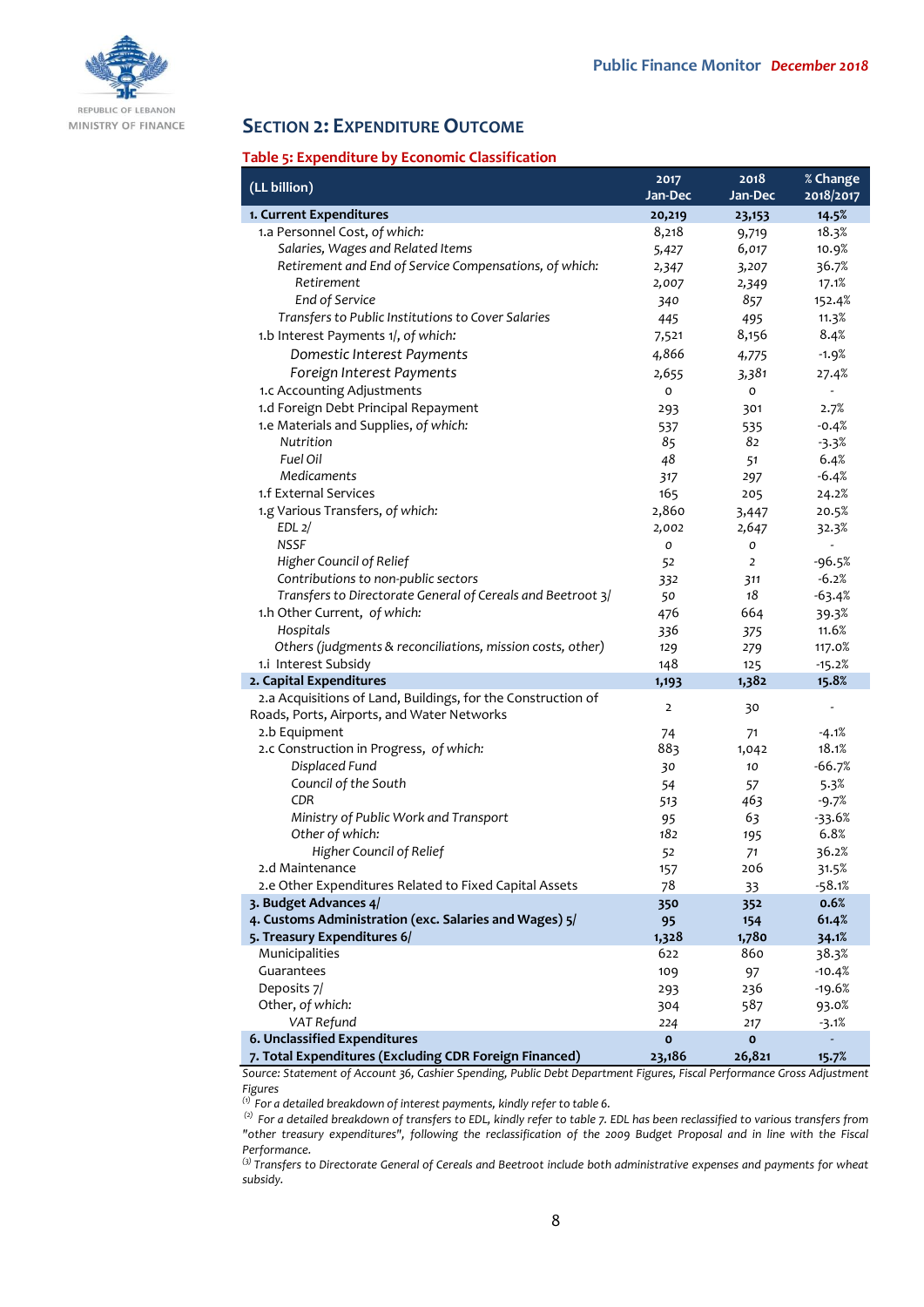

*(4) Budget Advances were previously classified under "other". Given their growth, and in line with the Ministry of Finance's efforts to ensure transparency, they will be published in a separate line. They will be regularized at a later stage, and it is only after their regularization that they can be classified according to their economic nature in the budget system.*

*(5) Customs administrations include payments - excluding salaries and wages - made to customs and paid from customs cashiers. They can only be classified after Customs submit the supporting documents to the Directorate General of Finance.*

*(6) Starting December 2011, the Treasury expenditures section in the monthly, quarterly and yearly reports and its corresponding figures differ from the eponym section appearing in the Fiscal performance reports published by the Ministry of Finance because of the reclassification affecting certain payments from guarantees and treasury advances accounts which are manually reclassified in their budgetary economic classification articles.*

*(7) Deposit payments are payments made by the treasury to public administrations, institutions, municipalities, and funds, from revenues it has collected on their behalf.*

### **Table 6: Details of Debt Service Transactions<sup>1</sup>**

| (LL billion)                         | 2017<br>Jan-Dec | 2018<br>Jan-Dec | % Change<br>2018/2017 |
|--------------------------------------|-----------------|-----------------|-----------------------|
| <b>Interest Payments</b>             | 7,521           | 8,156           | 8.4%                  |
| Local Currency Debt                  | 4,866           | 4,775           | $-1.9%$               |
| Foreign Currency Debt, of which:     | 2655            | 3,381           | 27.4%                 |
| Eurobond Coupon Interest*            | 2,564           | 3,284           | 28.1%                 |
| Special bond Coupon Interest*        | 2               |                 | $-61.2%$              |
| Concessional Loans Interest Payments | 89              | 96              | 7.6%                  |
| Foreign Debt Principal Repayment     | 293             | 301             | 2.7%                  |

*Source: MOF, DGF*

*(1) Please note that the classification of debt service expenditures is now broken into two separate categories as follows: Interest Payments (as per GFS classification) and repayment of principal on concessional loans earmarked for project financing.*

*\* Includes general expenses related to the transaction*

#### **Table 7: Transfers to EDL<sup>1</sup>**

| (LL billion)                                              | 2017<br>Jan-Dec | 2018<br>Jan-Dec | % Change<br>2018/2017 |
|-----------------------------------------------------------|-----------------|-----------------|-----------------------|
| <b>EDL, of which:</b>                                     | 2.002           | 2,647           | 32.3%                 |
| Debt Service                                              | 15              | 10              | $-37.1%$              |
| Reimbursement for purchase of Natural Gas, Fuel & Gas Oil | 1,892           | 2,619           | 38.4                  |
| Transfer Electricity Syria                                | 94              | 19              | $-79.7%$              |

#### *Source: MOF, DGF*

*(1) Prior to 2005, transfers to EDL were recorded under the line item "treasury expenditures", because they were paid through treasury advances based on decrees issued by the Council of Ministers. Starting 2005, transfers to EDL were included in the yearly budget as an allocation classified as a loan. In 2009, the said budget item was reclassified to become a subsidy to the electricity company rather than a treasury. In the fiscal performance, transfers to cover EDL's gas and fuel oil costs remained classified under "treasury expenditures" until August 2010 when it was reclassified under "budget expenditures". This reclassification, however, was not reflected in the 2010 PFM issues to avoid a disruption in the series and in order to keep the figures published in the PFM throughout 2010 consistent and comparable. Since January 2011, EDL transfers have been reclassified under "budget expenditures".*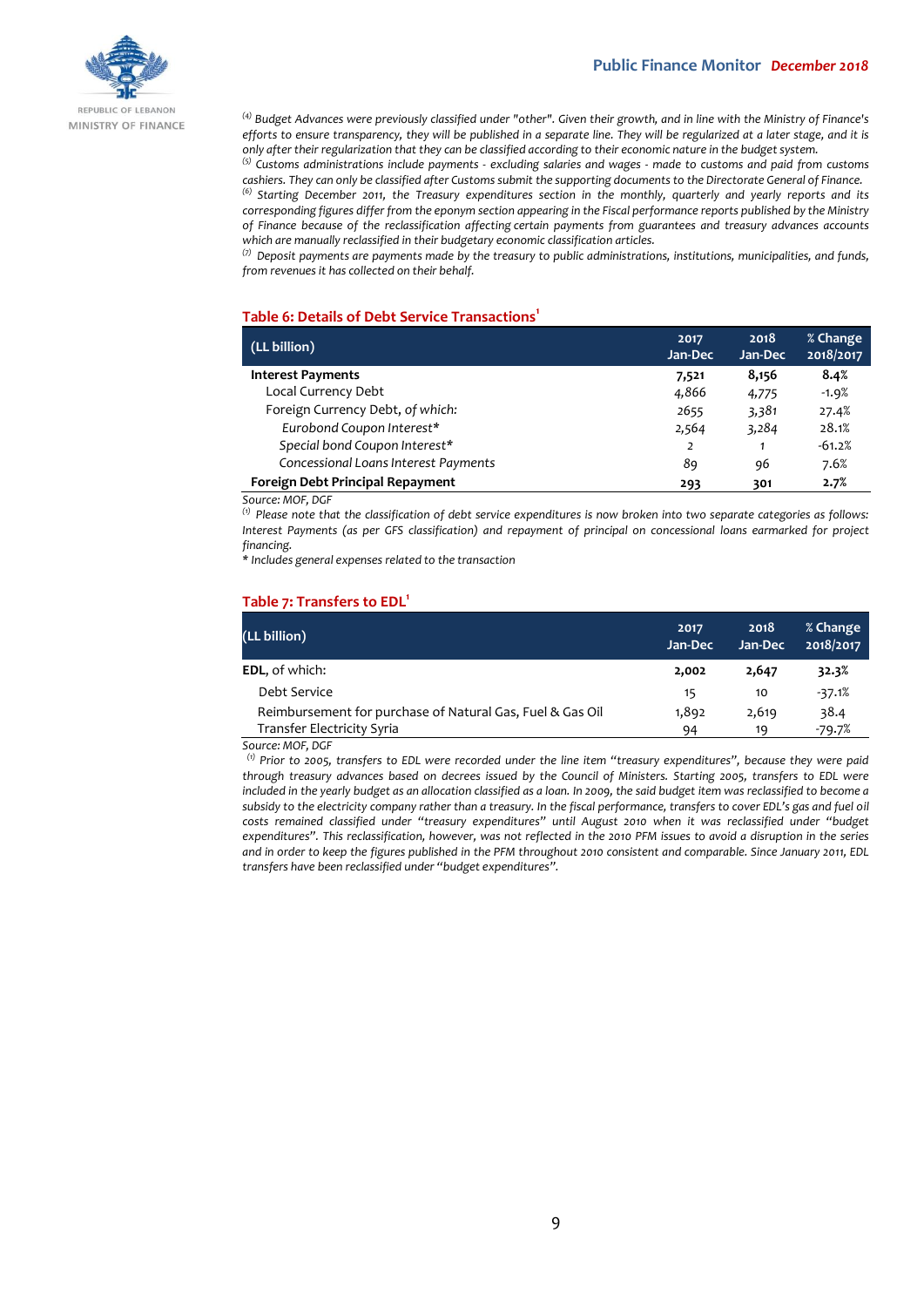

# **SECTION 3: PUBLIC DEBT**

# **Table 8: Public Debt Outstanding by Holder as of End-December 2018**

| (LL billion)                                                | <b>Dec-16</b> | <b>Dec-17</b> | $Dec-18$ | % Change<br>Dec 18-Dec 17 |
|-------------------------------------------------------------|---------------|---------------|----------|---------------------------|
| <b>Gross Public Debt</b>                                    | 112,910       | 119,892       | 128,347  | 7.1%                      |
| <b>Local Currency Debt</b>                                  | 70,528        | 74,077        | 77,852   | 5.1%                      |
| * Accrued Interest Included in Debt                         | 1,098         | 1,159         | 1,123    | $-3.1%$                   |
| a. Central Bank                                             | 30,150        | 35,580        | 39,006   | 9.6%                      |
| b. Commercial Banks(Including REPOs) 1/                     | 29,581        | 27,756        | 27,402   | $-1.3%$                   |
| c. Other Local Currency Debt (T-bills), of which:           | 10,797        | 10,741        | 11,444   | 6.5%                      |
| <b>Public Entities</b>                                      | 8,718         | 8,941         | 9,956    | 11.4%                     |
| Contractor bonds 2/                                         | 139           | 166           | 166      |                           |
| Foreign Currency Debt 3/                                    | 42,382        | 45,815        | 50,495   | 10.2%                     |
| a. Bilateral, Multilateral and Foreign Private Sector Loans | 2,506         | 2,973         | 2,920    | $-1.8%$                   |
| b. Paris II Related Debt (Eurobonds and Loans) 4/           | 631           | 86            | $\Omega$ | $-100.0%$                 |
| c. Paris III Related Debt (Eurobonds and Loans) 5/          | 660           | 452           | 344      | $-24.0%$                  |
| d. Market-Issued Eurobonds                                  | 38,063        | 41,791        | 46,678   | 11.7%                     |
| e. Accrued Interest on Eurobonds                            | 458           | 480           | 547      | 14.0%                     |
| f. Special T-bills in Foreign Currency 6/                   | 63            | 33            | 6        | $-81.8%$                  |
| <b>Public Sector Deposits</b>                               | 14,586        | 15,659        | 14,186   | -9.4%                     |
| Net Debt 7/                                                 | 98,324        | 104,233       | 114,161  | 9.5%                      |
| Gross Market Debt 8/                                        | 70,303        | 71,944        | 76,204   | 5.9%                      |
| % of Total Debt                                             | 62%           | 60%           | 59%      |                           |

*Source: MOF, DGF*

(1) REPOS are removed from central bank and added to commercial banks

 $^{(2)}$  Contractor bonds issued in LBP. Contractor bonds issued in USD are listed under "Special T-bills in foreign currency". <sup>(3)</sup> Figures for Dec 16- Dec 17 may differ from previously published data due to updated information regarding bilateral

and multilateral loans in the DMFAS system.

(4) Paris II related debt (Eurobonds and Loans) including a Eurobond originally issued at USD 1,870 billion to BDL in the context of the Paris II conference.

<sup>(5)</sup> Eurobonds Issued to Malaysia as part of its Paris III contribution, IBRD loan, UAE loan, the first tranche of the French loan received in February 2008 and the second tranche received in October 2012.

 $^{(6)}$  Special TBs in foreign currency (expropriation and contractor bonds).

(7) Net Debt is obtained by subtracting Public Sector Deposits from Gross Public Debt.

(8) Gross market debt equals gross debt less the portfolios of the BDL, NSSF, bilateral and multilateral loans, Paris II and Paris III related debt.